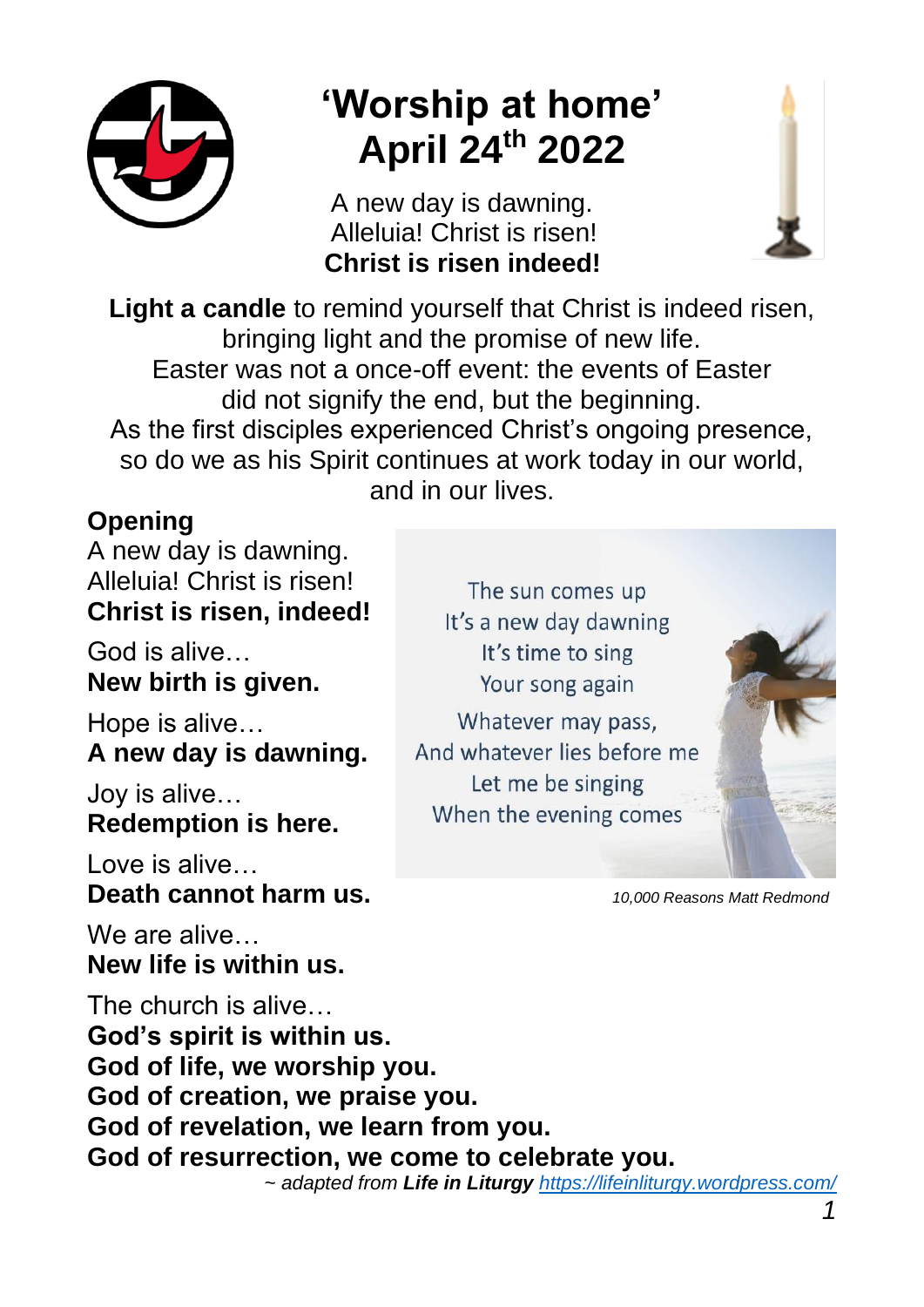#### **John 20:19-31**

*That Sunday evening the disciples were meeting behind locked doors because they were afraid of the Jewish leaders. Suddenly, Jesus was standing there among them! "Peace be with you," he said. As he spoke, he showed them the wounds in his hands and his side. They were filled with joy when they saw the Lord! Again he said, "Peace be with you. As the Father has sent me, so I am sending you." Then he breathed on them and said, "Receive the Holy Spirit. If you forgive anyone's sins, they are forgiven. If you do not forgive them, they are not forgiven." One of the twelve disciples Thomas (nicknamed the Twin), was not with the others when Jesus came. They told him, "We have seen the Lord!" But he replied, "I won't believe it unless I see the nail wounds in his hands, put my fingers into them, and place my hand* 

Thomas wasn't ready to believe that Christ had risen until he experienced it for himself. Some aspects of our faith can be difficult to believe: stones rolled away, bodies gone, angels from heaven, people appearing through locked doors are not a

*into the wound in his side." Eight days later the disciples were together again, and this time Thomas was with them. The doors were locked; but suddenly, as before, Jesus was standing among them. "Peace be with you," he said. Then he said to Thomas, "Put your finger here, and look at my hands. Put your hand into the wound in my side. Don't be faithless any longer. Believe!" "My Lord and my God!" Thomas exclaimed. Then Jesus told him, "You believe because you have seen me. Blessed are those who believe without seeing me." The disciples saw Jesus do many other miraculous signs in addition to the ones recorded in this book. But these are written so that you may continue to believe that Jesus is the Messiah, the Son of God, and that by believing in him you will have life by the power of his name. New Living Translation*

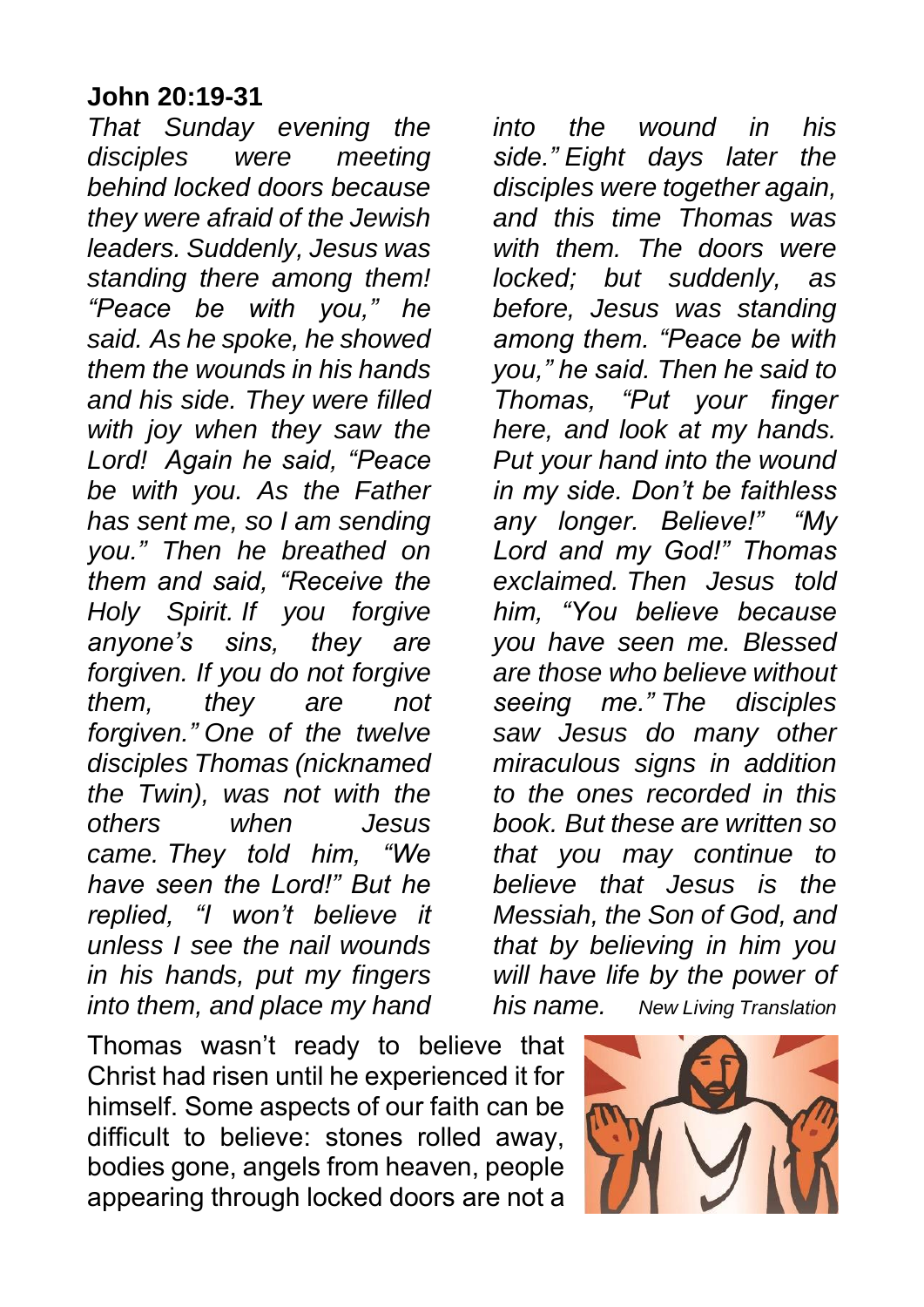part of our usual experience. Our faith is a mystery we will never fully understand. However, it seems that those disciples experienced the presence of the risen Christ with them, in a new and amazing way. We are reminded that our faith is not a system of beliefs to be accepted at face value, rather faith is a relationship with a living God who offers each of us peace, forgiveness and love, bringing hope and new opportunities.

 Lord Jesus Christ, in this world where hopes are so often dashed and dreams so often broken, we remember today the faith in the future you brought to so many, both through your coming and through your resurrection from the dead. Where faith has waned and dreams have faded, **may hope bring forth new opportunities.** We remember how Mary and Joseph looked forward to the day of your birth, how shepherds and magi caught their breath in wonder as they knelt before you, how the hearts of Anna and Simeon leapt in anticipation, and how your disciples and the crowds that flocked to hear you gave thanks, convinced that you were the Messiah, the one God had promised, the long-awaited deliverer come to set them free. Where faith has waned and dreams have faded, **may hope bring forth new opportunities.** We remember how that vision of the future was shattered by events to follow – your pain, humiliation, suffering and death – hope ebbing away as the lifeblood seeped from your body – an end to their dreams, an end to everything.

Where faith has waned and dreams have faded,  **may hope bring forth new opportunities.** *3*